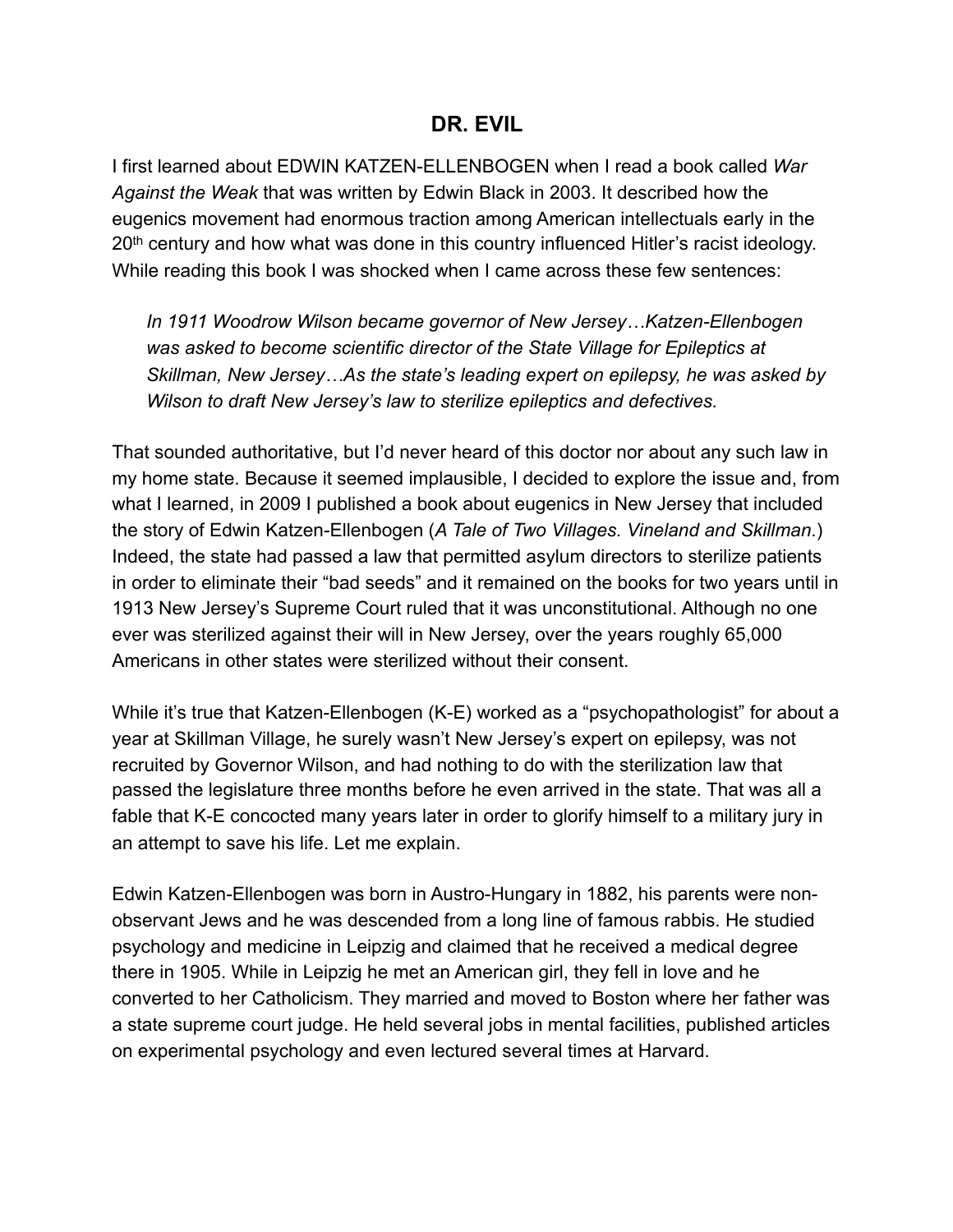

*When Sigmund Freud spoke at Clark University in Worcester in 1906, a group photograph of those attending the meeting shows K-E standing behind Freud, Jung and their host President G. Stanley Hall. (He's the young man with a dark mustache directly behind Hall who is the tall white bearded man in the middle of the front row.)* 

In 1911 Katzen-Ellenbogen accepted a junior position as a "psychopathologist" at Skillman Village for Epileptics near Princeton. He performed IQ testing on mental patients but was arrogant and didn't get along with his superiors. He was fired the next year and moved on to nearby Trenton State Hospital. Then in 1914 he abandoned his wife and young child and returned to Europe. That's the conventional part of the story. It gets much worse!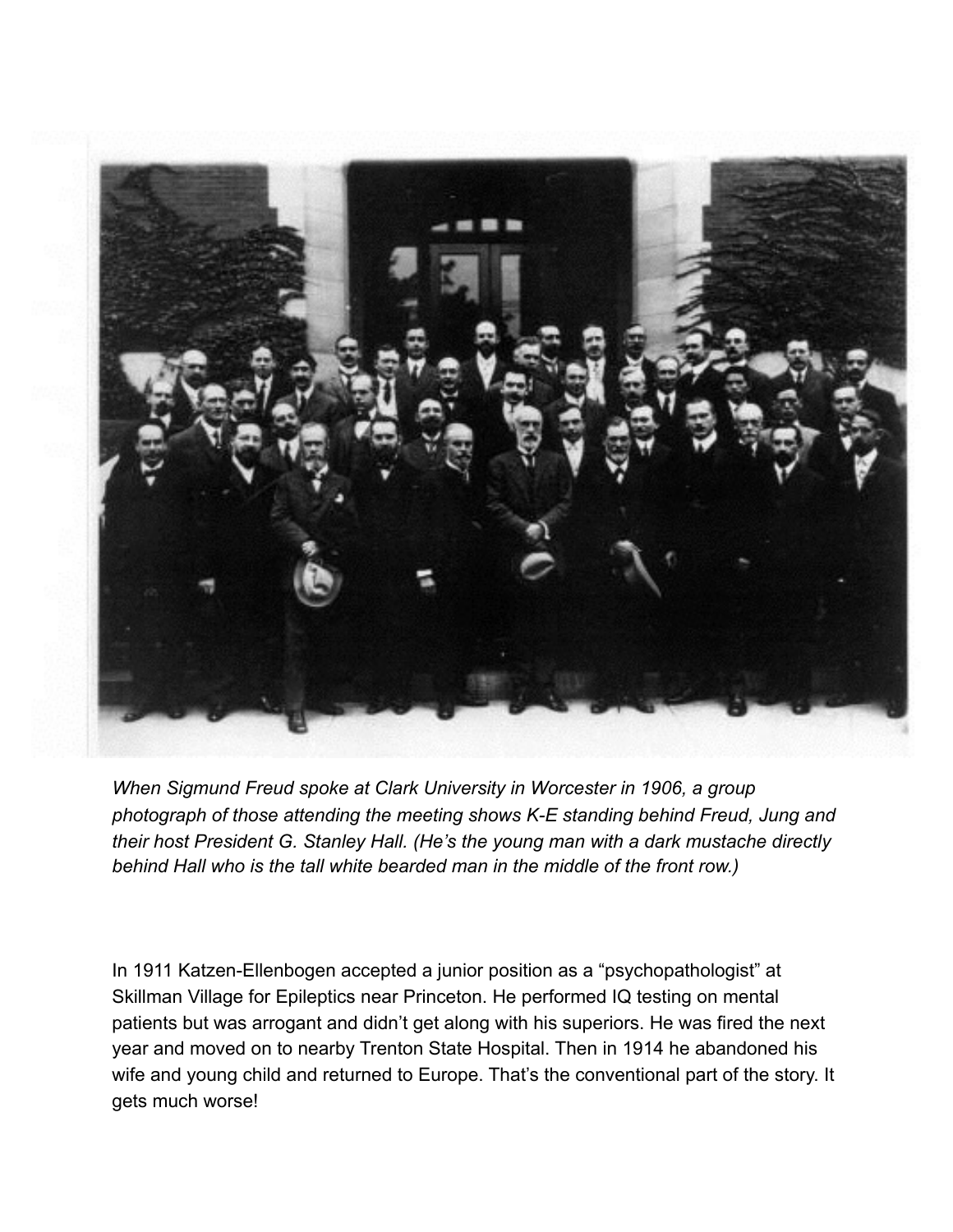Back in Germany Edwin Katzen-Ellenbogen developed an unsavory reputation as a bigamist, extortionist and forger, even was briefly imprisoned. Although he'd earned a PhD in psychology in Leipzig, his behavior during the 1920s was so heinous that the university rescinded the degree. (My research was unable to find evidence that he ever completed his MD degree and he never was listed as a physician at Skillman.) When the Nazis came to power, because of his Jewish roots, K-E was sent to Dachau where he ingratiated himself with his captors and received favored treatment. During the war he was sent to Buchenwald where he was hated and feared by his fellow prisoners who realized that he was collaborating with the Nazis.



It's well known that after the end of World War II came the famous Nuremberg Trials, but few people are aware of other war crime trials of minor figures that were run by the U.S. Army at Dachau. At one of them thirty-one individuals were prosecuted and accused of doing atrocious things at Buchenwald - among them was Ilse Koch, the infamous "Bitch of Buchenwald" and among the others, who were referred to as the "Bastards of Buchenwald," was Edwin Katzen-Ellenbogen. This is how the trial was reported by the Jewish Telegraphic Agency on July 18, 1947: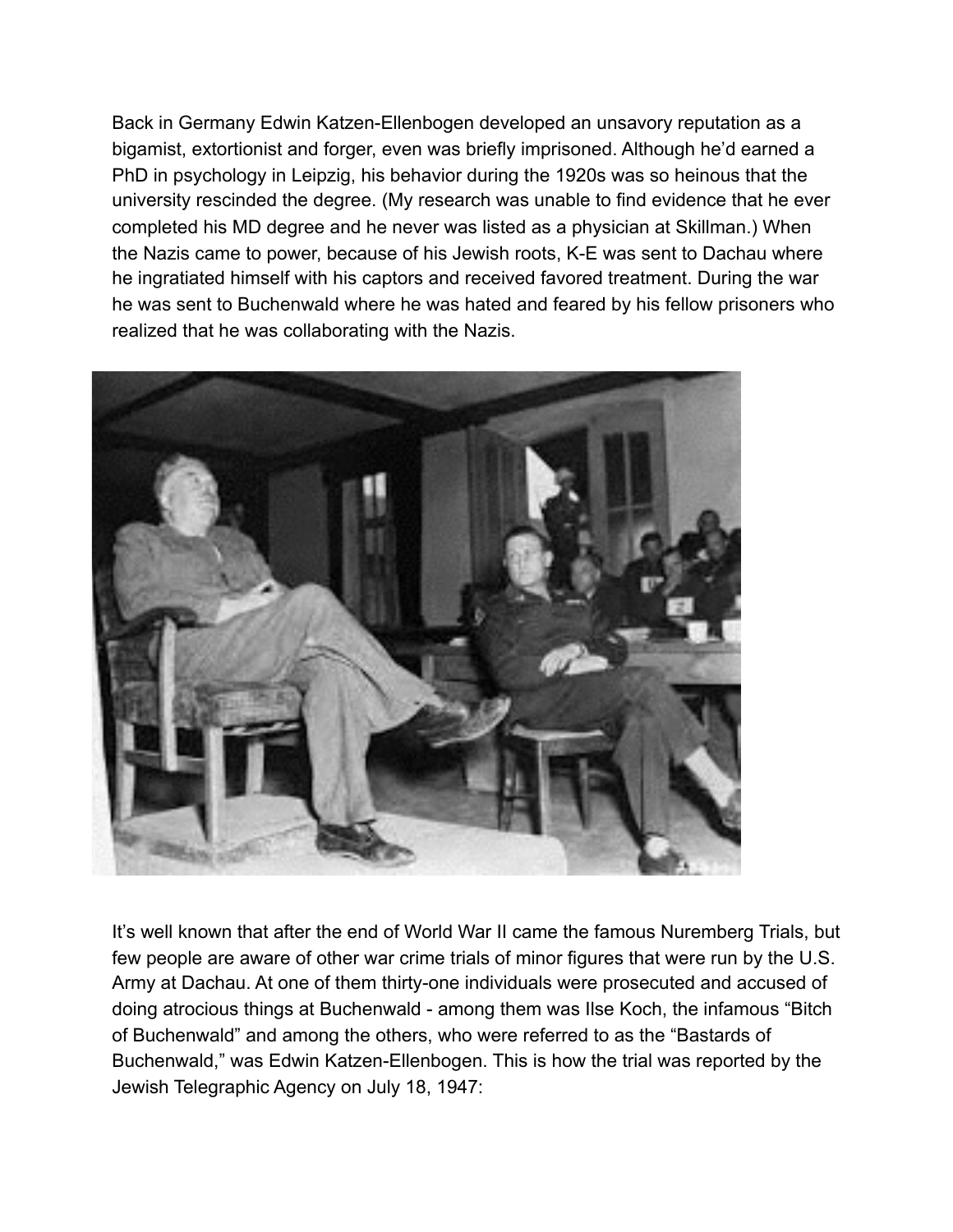*Dr. Edwin Katzenellenbogen, 60, took the witness stand today in the war crimes trial at Dachau to defend himself against charges of cruelty to inmates of the Buchenwald concentration camp where he served as a camp doctor at the same time that he was an inmate. Speaking in perfect English, the defendant did not answer a question as to whether he was Jewish, but replied instead that he had attended Catholic schools. He also denied any cruelty to prisoners, admitting, however, that he did not allow inmates to sit around a campfire on winter evenings because "it was not good for them."* 

 *The prosecution expects to complete its cross-examination tomorrow. Katzenellenbogen was born in a village on the Austro-Hungarian border, and qualified as a physician in Leipzig. He emigrated to the United States in 1905…and married Aurelia Pierce, daughter of a Massachusetts Supreme Court justice, from whom he was subsequently divorced. He resided for several years in the United States and claims American citizenship. Arrested by the Gestapo in 1943 and sent to Buchenwald, he was appointed physician of the notorious "little camp" where he allegedly sent thousands of inmates to their death through experimentation or neglect. It is charged that he obtained "confessions" from many inmates through hypnotism, which led to their murder.* 

Testimony by K-E's fellow prisoners documented that the Nazis gave him favored treatment — his own quarters, extra food, civilian clothing. He was indifferent to the fate of other prisoners but accepted bribes from them. He controlled which sick patients were sent to the hospital and which not so he literally had the power of life or death over many. He even was accused of killing some prisoners by injecting phenol in their veins but there were no surviving witnesses. He physically abused others — especially the French and Italians whom he considered to be of mixed racial purity. The evidence against Edwin Katzen-Ellenbogen was so compelling that the military tribunal at Dachau gave him a life sentence.

During the trial the defendant appeared aloof and unrepentant, dissembled and lied about his credentials and magnified his accomplishments in order to impress the court. To the military lawyers, K-E was an enigma — erudite, self-assured, highly intelligent but amoral. In effect, the brilliant "psychopathologist" was a psychopath!